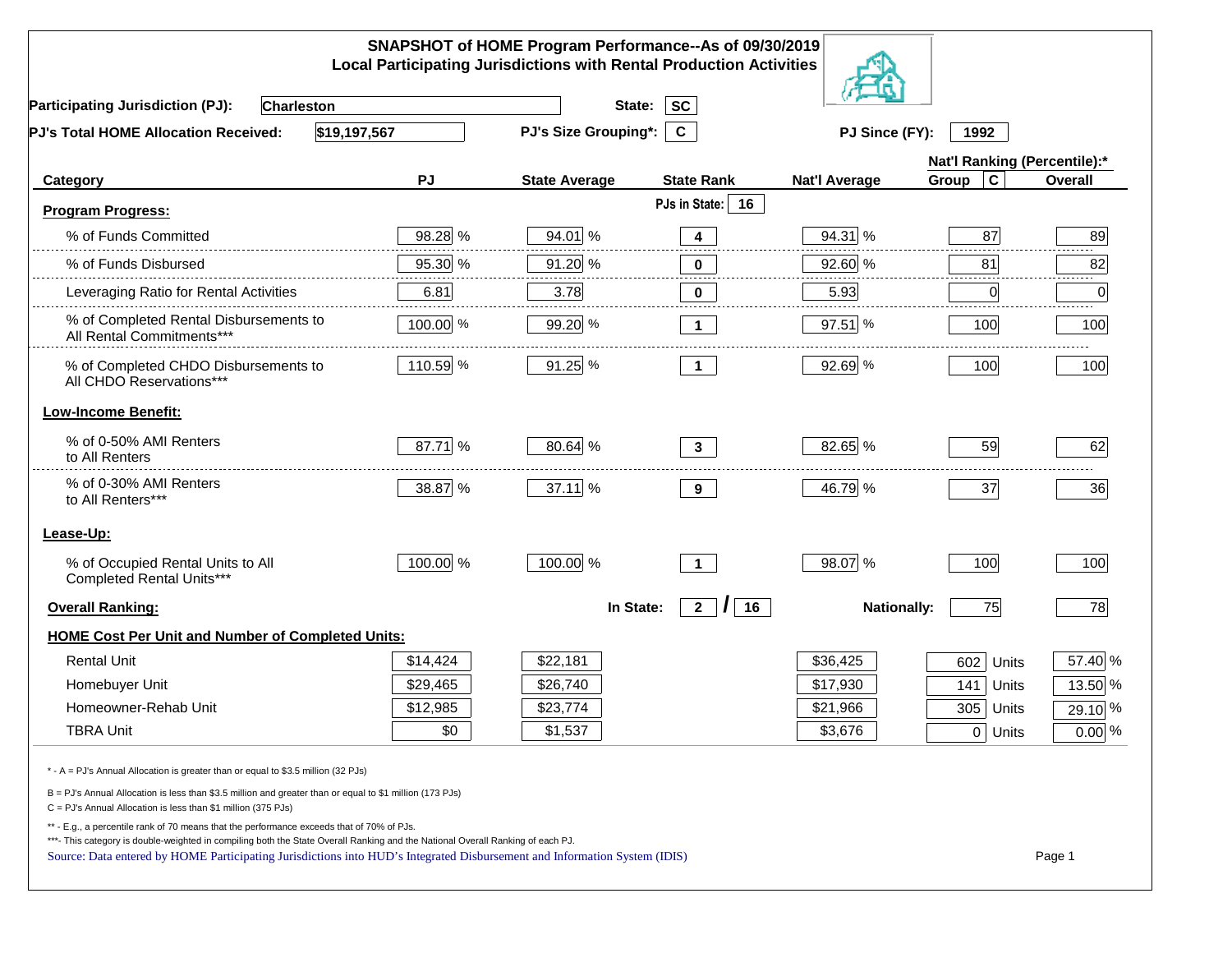|                                                                                                                           |      |               |                            |                   | <b>Program and Beneficiary Characteristics for Completed Units</b> |                                 |                      |                                   |               |
|---------------------------------------------------------------------------------------------------------------------------|------|---------------|----------------------------|-------------------|--------------------------------------------------------------------|---------------------------------|----------------------|-----------------------------------|---------------|
| <b>Participating Jurisdiction (PJ): Charleston</b>                                                                        |      |               |                            | $ \overline{sc} $ |                                                                    |                                 |                      |                                   |               |
| <b>Total Development Costs:</b>                                                                                           |      | <b>Rental</b> | <b>Homebuyer</b>           |                   | <b>Homeowner</b>                                                   | <b>CHDO Operating Expenses:</b> | PJ:                  |                                   | 1.4%          |
| (average reported cost per unit in<br>PJ:<br><b>HOME-assisted projects)</b>                                               |      | \$93,724      | \$91,269                   |                   | \$15,379                                                           | (% of allocation)               | <b>National Avg:</b> |                                   | $1.1$ %       |
| State:*                                                                                                                   |      | \$120,325     | \$17,297                   |                   | \$25,031                                                           |                                 |                      |                                   |               |
| National:**                                                                                                               |      | \$135,225     | \$88,236                   |                   | \$26,222                                                           |                                 |                      |                                   |               |
|                                                                                                                           |      |               | Rental Homebuyer Homeowner | <b>TBRA</b>       |                                                                    |                                 |                      | <b>Rental Homebuyer Homeowner</b> | <b>TBRA</b>   |
| <b>RACE:</b>                                                                                                              | %    | %             | %                          | %                 | <b>HOUSEHOLD TYPE:</b>                                             | %                               | $\frac{9}{6}$        | %                                 | $\frac{9}{6}$ |
| White:                                                                                                                    | 31.6 | 14.2          | 2.6                        | 0.0               | Single/Non-Elderly:                                                | 19.4                            | 34.8                 | 20.0                              | 100.0         |
| <b>Black/African American:</b>                                                                                            | 64.8 | 68.8          | 96.4                       | 100.0             | Elderly:                                                           | 55.8                            | 7.8                  | 62.6                              | 0.0           |
| Asian:                                                                                                                    | 0.7  | 0.0           | 0.0                        | 0.0               | <b>Related/Single Parent:</b>                                      | 19.9                            | 25.5                 | 3.6                               | 0.0           |
| American Indian/Alaska Native:                                                                                            | 0.0  | 0.0           | 0.0                        | 0.0               | <b>Related/Two Parent:</b>                                         | 2.0                             | 18.4                 | 7.9                               | 0.0           |
| Native Hawaiian/Pacific Islander:                                                                                         | 0.2  | 0.0           | 0.0                        | 0.0               | Other:                                                             | 2.8                             | 13.5                 | 4.6                               | 0.0           |
| American Indian/Alaska Native and White:                                                                                  | 0.0  | 0.0           | 0.0                        | 0.0               |                                                                    |                                 |                      |                                   |               |
| Asian and White:                                                                                                          | 0.0  | 0.0           | 0.0                        | 0.0               |                                                                    |                                 |                      |                                   |               |
| <b>Black/African American and White:</b>                                                                                  | 0.2  | 0.0           | 0.0                        | 0.0               |                                                                    |                                 |                      |                                   |               |
| American Indian/Alaska Native and Black:                                                                                  | 0.0  | 0.0           | 0.0                        | 0.0               |                                                                    |                                 |                      |                                   |               |
| <b>Other Multi Racial:</b>                                                                                                | 2.5  | 14.2          | 0.7                        | 0.0               |                                                                    |                                 |                      |                                   |               |
| Asian/Pacific Islander:                                                                                                   | 0.0  | 0.0           | 0.0                        | 0.0               |                                                                    |                                 |                      |                                   |               |
| <b>ETHNICITY:</b>                                                                                                         |      |               |                            |                   |                                                                    |                                 |                      |                                   |               |
| <b>Hispanic</b>                                                                                                           | 0.2  | 2.8           | 0.3                        | 0.0               |                                                                    |                                 |                      |                                   |               |
| <b>HOUSEHOLD SIZE:</b>                                                                                                    |      |               |                            |                   | SUPPLEMENTAL RENTAL ASSISTANCE:                                    |                                 |                      |                                   |               |
| 1 Person:                                                                                                                 | 66.4 | 22.7          | 43.0                       | 0.0               | Section 8:                                                         | 38.4                            | $0.0$ <sup>#</sup>   |                                   |               |
| 2 Persons:                                                                                                                | 16.6 | 31.9          | 29.8                       | 0.0               | <b>HOME TBRA:</b>                                                  | 0.0                             |                      |                                   |               |
| 3 Persons:                                                                                                                | 10.0 | 27.0          | 11.8                       | 0.0               | Other:                                                             | 1.5                             |                      |                                   |               |
| 4 Persons:                                                                                                                | 4.0  | 12.1          | 9.2                        | 100.0             | No Assistance:                                                     | 60.1                            |                      |                                   |               |
| 5 Persons:                                                                                                                | 2.0  | 2.8           | 3.9                        | 0.0               |                                                                    |                                 |                      |                                   |               |
| 6 Persons:                                                                                                                | 1.0  | $1.4$         | 1.0                        | 0.0               |                                                                    |                                 |                      |                                   |               |
| 7 Persons:                                                                                                                | 0.0  | 2.1           | 0.3                        | 0.0               |                                                                    |                                 |                      |                                   |               |
| 8 or more Persons:                                                                                                        | 0.0  | 0.0           | 1.0                        | 0.0               | # of Section 504 Compliant Units:                                  |                                 | 197                  |                                   |               |
| * The State average includes all local and the State PJs within that state                                                |      |               |                            |                   |                                                                    |                                 |                      |                                   |               |
| ** The National average includes all local and State PJs, and Insular Areas                                               |      |               |                            |                   |                                                                    |                                 |                      |                                   |               |
| # Section 8 vouchers can be used for First-Time Homebuyer Downpayment Assistance.                                         |      |               |                            |                   |                                                                    |                                 |                      |                                   |               |
|                                                                                                                           |      |               |                            |                   |                                                                    |                                 |                      | HOME Program Performance SNAPSHOT |               |
| Source: Data entered by HOME Participating Jurisdictions into HUD's Integrated Disbursement and Information System (IDIS) |      |               |                            |                   |                                                                    |                                 |                      | Page 2                            |               |